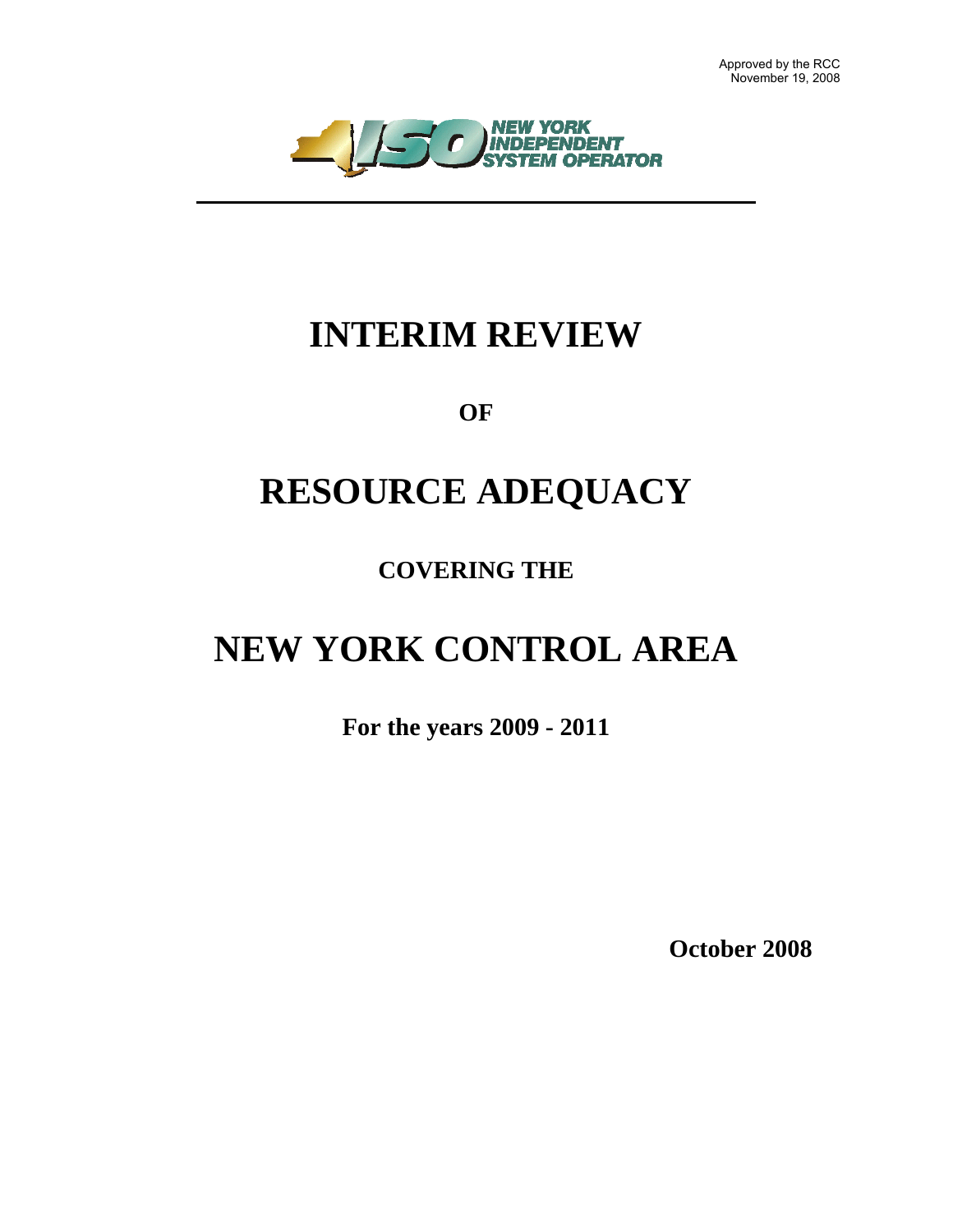### **EXECUTIVE SUMMARY**

This is the New York Independent System Operator (NYISO) 2008 Annual Interim Assessment of its 2006 Area Review of Resource Adequacy, which covered 2007 through 2011. This assessment is conducted to comply with the Reliability Assessment Program established by the Northeast Power Coordinating Council (NPCC). This assessment follows the resource adequacy review guidelines as outlined in the NPCC B-8 Document, "Guidelines for Area Review of Resource Adequacy."

Results of this interim assessment show that the New York Control Area (NYCA) will comply with the NPCC resource adequacy reliability criterion under the Base Load Forecast. Under the High Load Forecast, the NYCA will be in violation of the NPCC resource adequacy criterion in 2010 and 2011 if no further actions are taken. However, resources that are presently due to become available by 2010 will ensure that compliance with the NPCC criterion will be maintained should the High Load Forecast eventuate.

The NYCA has locational Installed Capacity (ICAP) requirements for the Long Island (LI) and New York City (NYC) zones established by the NYISO. Existing and planned capacity is sufficient to meet Long Island's current 94% locational requirement over the period. NYC will meet the current locational capacity requirement of 80% of the local peak load in every year as well. $<sup>1</sup>$  $<sup>1</sup>$  $<sup>1</sup>$ </sup>

## **INTRODUCTION**

This is the second update of the New York 2006 Comprehensive Review of Resource Adequacy which was approved in November, 2006.

## **ASSUMPTION CHANGES**

#### **NYISO Resource Plan**

 $\overline{a}$ 

Since the 2006 New York Comprehensive Review was approved, the Board of Directors has approved the NYISO's third Comprehensive Reliability Plan (CRP). A Reliability Needs Assessment (RNA), the first phase of the CRP Process, determined that additional resources would be needed over the 2008 – 2017 period to ensure compliance with the NPCC reliability criteria described in Section 3.0 of NPCC Document A-2. However, no resources were needed until 2012, the first year after the horizon of the 2006 Comprehensive Review to which this Interim Review is an update.

The CRP contains recommendations to meet the reliability needs of the NYISO for two five year intervals,  $2008 - 2012$  and  $2013 - 2017$ . It is the first of these intervals that this

<span id="page-1-0"></span><sup>&</sup>lt;sup>1</sup> Comprehensive Reliability Plan, Table 5.2.10, pg. 5.13. At

http://www.nyiso.com/public/webdocs/newsroom/press\_releases/2008/2008\_Comprensive\_Reliability\_Pla n\_Final\_Report\_07152008.pdf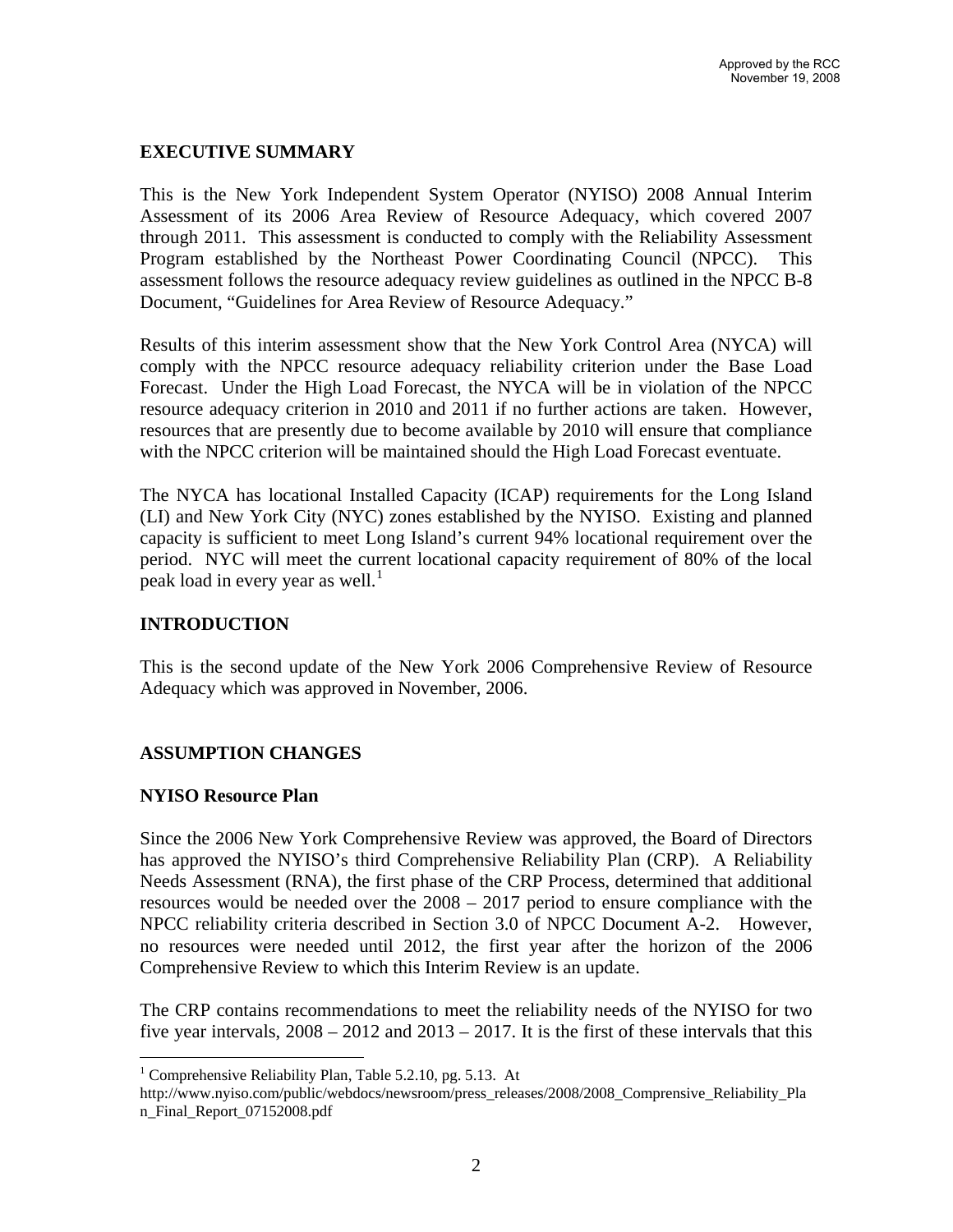<span id="page-2-0"></span>Interim Assessment addresses. Market Solutions and updated plans submitted by designated NYCA Transmission Owners (TOs) were sufficient to meet reliability needs identified for 2008 – 2012 and 2013 - 2017.

The plan consists of the following:

- 1. Developing at least 2,350 MW of the 3,380 MW of Market Solutions submitted, approximately 1,000 MW of which should be located in New York City and 1,050 MW of which should be located in the lower Hudson River valley.
- 2. Maintaining the in-service date for the Consolidated Edison M29 transmission project.
- 3. Implementing the designated Transmission Owner Plans
- 4. Maintaining voltage performance at the bulk power system level.

### **Comparison with 2006 Comprehensive Review**

#### **Resources**

The 2006 Comprehensive Review assumed a total of 563 MW of net new capacity additions by the year 2011. As of August 2008, capacity resources totaled 40,240 MW vs. the 41,866 identified in the 2006 Comprehensive Review. That number will increase further to 43,204 MW by the summer of 2011.

To be consistent with studies conducted for the New York State Reliability Council (NYSRC), firm purchases are not included as resources for this assessment. In July of 2008, for example, there were 2,925 MW of external ICAP purchases accepted in the NYCA market.

The installed capacity comparisons between the 2006 Review and this Interim Review are shown in Table 1. The Comprehensive Review includes 1000 MW of Special Case Resources (SCRs) and the Interim Review, 1323 MW. SCRs include load that can reduce their demand when called up by the NYISO and small unmetered generation. SCRS are derated by their five year average EFORd of 8.9% in reliability studies.

| <b>Table 1. Resource Comparison</b> |                           |        |          |  |  |  |
|-------------------------------------|---------------------------|--------|----------|--|--|--|
| Year                                | <b>Difference</b><br>(MW) |        |          |  |  |  |
| 2008                                | 41,866                    | 40,240 | $-1,626$ |  |  |  |
| 2009                                | 41,431                    | 40,270 | $-1,161$ |  |  |  |
| 2010                                | 41,431                    | 41,334 | $-97$    |  |  |  |
| 2011                                | 41,431                    | 43,204 | 1,773    |  |  |  |

### **Table 1. Resource Comparison**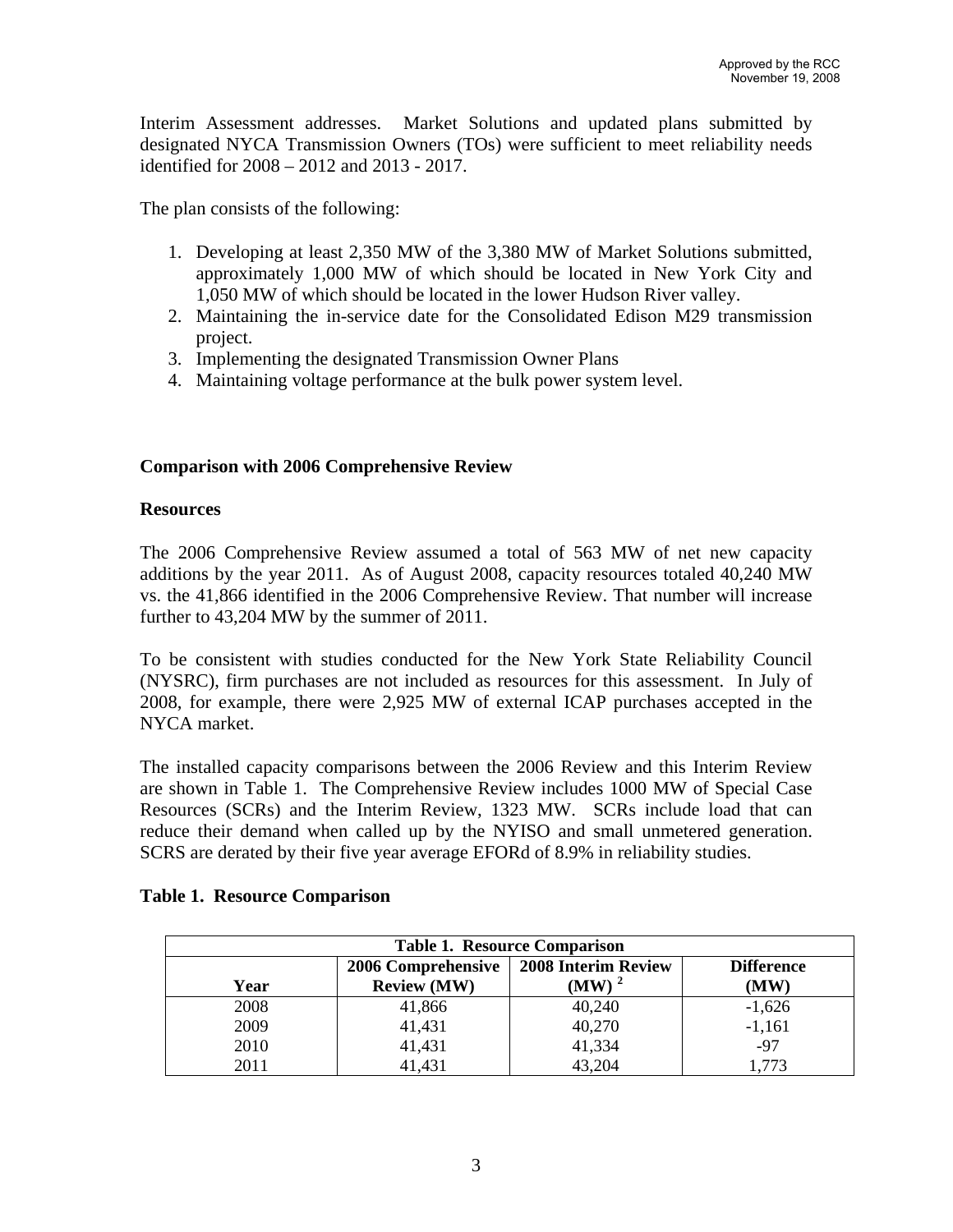### <span id="page-3-0"></span>**Load**

## **Table 2. Reference Peak Load Forecast Comparison**

Table 2 compares the NYCA Base and High Load Forecasts used in this assessment with those used in the 2006 Comprehensive Review. (A new forecast has been issued in the 2008 NYISO Load and Capacity Report which is approximately 480 MW lower in 2011 than the 2008 Interim Review forecast in Table 1.)

| <b>Table 2. Peak Load Forecast Comparison</b> |                                         |        |                           |                        |  |  |
|-----------------------------------------------|-----------------------------------------|--------|---------------------------|------------------------|--|--|
|                                               | <b>Base Case Load Forecast</b>          |        | <b>High Load Forecast</b> |                        |  |  |
|                                               | 2008 Interim<br>2006                    |        | 2006                      | 2008 Interim           |  |  |
| Year                                          | <b>Review</b> $(MW)^3$<br>Comprehensive |        | Comprehensive             | <b>Review</b> $(MW)^4$ |  |  |
|                                               | <b>Review (MW)</b>                      |        | <b>Review (MW)</b>        |                        |  |  |
| 2008                                          | 34,314                                  | 33,871 | 34,595                    | 34,887                 |  |  |
| 2009                                          | 34,688                                  | 34,300 | 35,049                    | 35,603                 |  |  |
| 2010                                          | 35,042                                  | 34,734 | 35,496                    | 36,267                 |  |  |
| 2011                                          | 35,348                                  | 35,141 | 35,904                    | 36,702                 |  |  |

The Base Case Forecast is from 443 MW to 207 MW lower in the Interim Review. The High Load Forecasts are not directly comparable. In the Comprehensive Review, the High Load Forecast has a 20% probability of being exceeded. In the Interim Review, the High Load Forecast's probability of being exceeded is only 5%. Therefore, it represents a more extreme scenario than that reflected in the Comprehensive Review's High Load Forecast.

#### **Transfer Limits**

The sub-area representation modeled in the 2008 Interim Review has been modified when compared to the 2006 Comprehensive Review. The effects of the transmission system upgrades described in the 2008 CRP result in improved transfer capability into New York City and Long Island, the load areas that account for most of the reliability risk in the New York Control Area.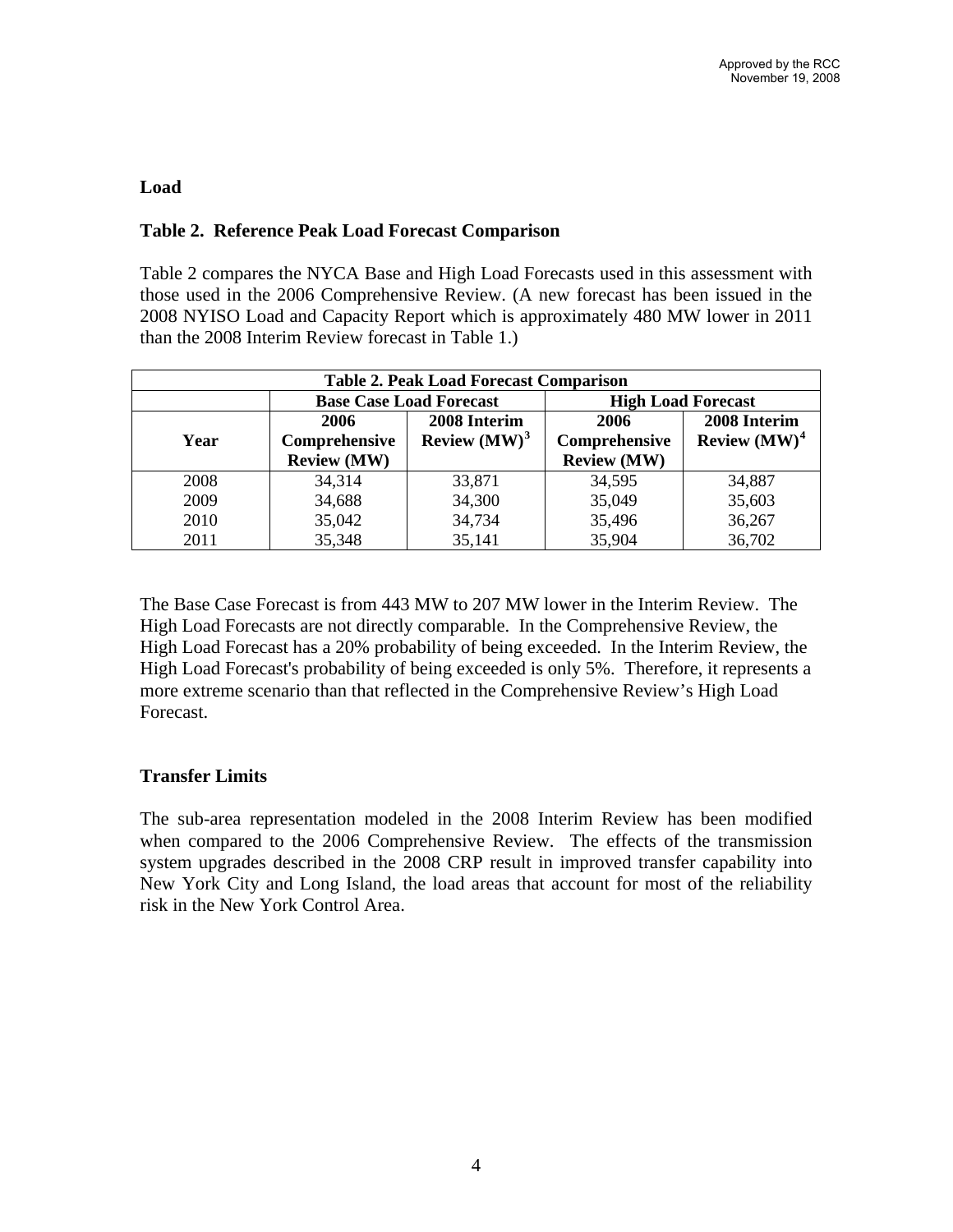<span id="page-4-0"></span>Tables 3a and 3b show the transfer limits for the critical NYCA interfaces that were used in the 2006 Comprehensive Review and this Interim Review:

| Table 3a. Key Transmission Interface Limits – 2006 Comprehensive Review (MW) |         |                  |       |       |  |
|------------------------------------------------------------------------------|---------|------------------|-------|-------|--|
| Year                                                                         | $F - G$ | <b>UPNY-SENY</b> | I-.I  | I-K   |  |
| 2008                                                                         | 3,450   | 5,150            | 3,700 | 1,270 |  |
| 2009                                                                         | 3,450   | 5,150            | 3,700 | 1,270 |  |
| 2010                                                                         | 3,450   | 5,150            | 3,700 | 1,270 |  |
| 2011                                                                         | 3,450   | 5,150            | 3,700 | 1,270 |  |

**Table 3a. Key Transmission Interface Limits – 2006 Comprehensive Review (MW)** 

|  |  | Table 3b. Key Transmission Interface Limits - 2008 Interim Review (MW) |  |  |  |  |  |  |
|--|--|------------------------------------------------------------------------|--|--|--|--|--|--|
|--|--|------------------------------------------------------------------------|--|--|--|--|--|--|

| Table 3b. Key Transmission Interface Limits – 2008 Interim Review (MW) <sup>5</sup> |       |           |       |       |  |  |
|-------------------------------------------------------------------------------------|-------|-----------|-------|-------|--|--|
| Year                                                                                | F-G   | UPNY-SENY | I-J   | I-K   |  |  |
| 2008                                                                                | 3,475 | 5,150     | 3,925 | 1,290 |  |  |
| 2009                                                                                | 3,475 | 5,150     | 4,000 | 1,290 |  |  |
| 2010                                                                                | 3,475 | 5,150     | 4,400 | 1,290 |  |  |
| 2011                                                                                | 3,475 | 5,150     | .400. | .290  |  |  |

The Interim Review also reflects the installation of a controllable DC cable between Long Island and New Jersey (660 MW). This was not modeled in the 2006 Comprehensive Review.

## **Fuel Supply Diversity**

The NYISO currently enjoys the benefits of a diverse fuel supply for its capacity resources. Future resources are projected to be fueled primarily by renewables and natural gas. Natural gas units in critical areas, such as New York City, are required to have a back-up fuel supply available. Further, since the NYCA is a summer peaking Area and the availability of gas supply is adequate during summer months, the NYISO does not foresee shortages or potential interruptions as problematic over this study period.

The NYISO currently has approximately 3300 MW of renewable resources scheduled to be in-service by the end of 2011. This equates to 194% of expected load growth. Wind resources are expected to contribute only 10% of their rated capacity towards meeting the NYCA summer peak.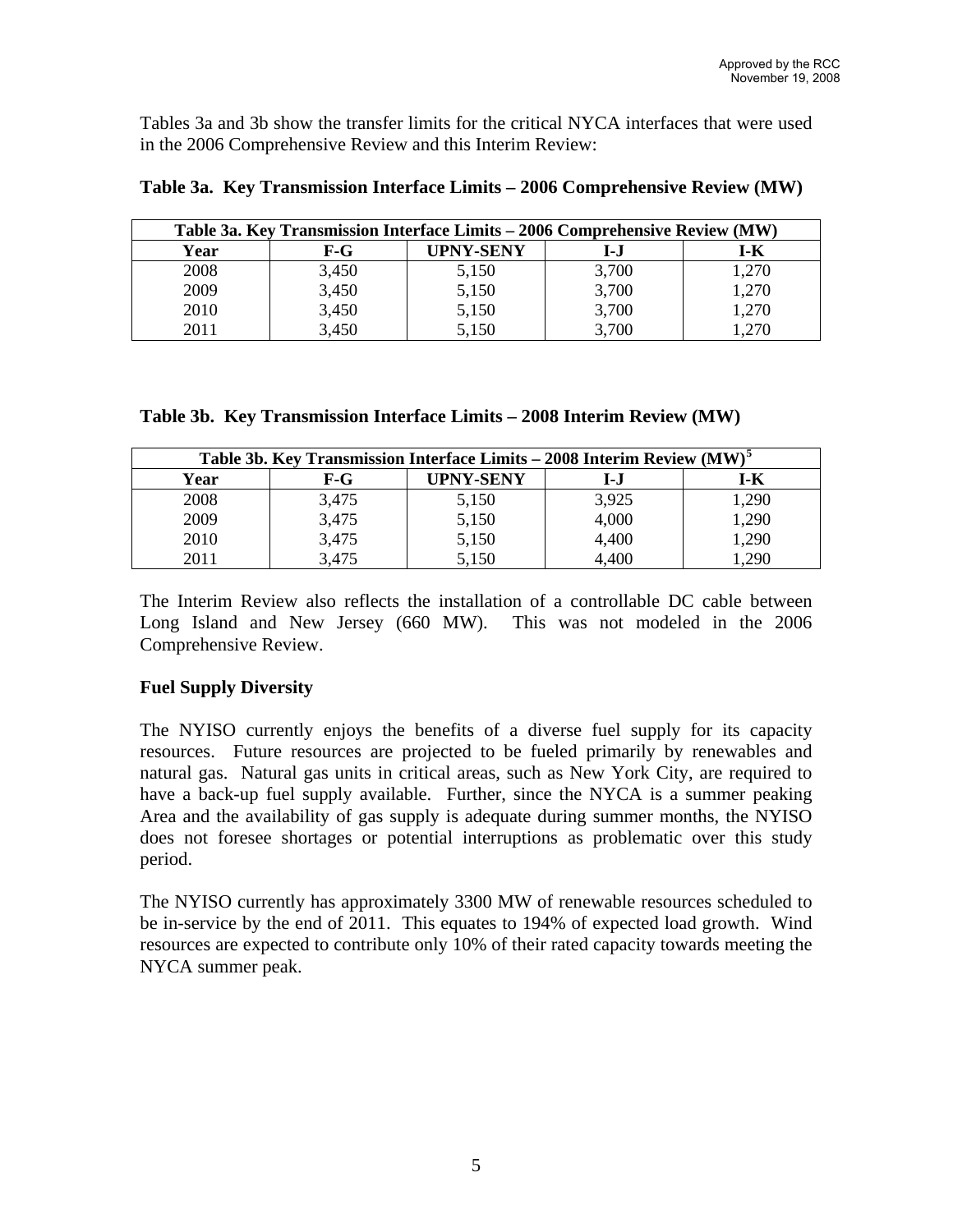#### <span id="page-5-0"></span>**New Market Rules**

The NYISO and its stakeholders have implemented the CRP Process, which was approved by FERC in 2004. This Process is the focal point of long-term reliability analysis and planning. It enables the NYISO to identify reliability needs, obligates TOs to develop plans to address them, solicits market-based solutions and develops regulatory backstop solutions should others not appear adequate.

The Comprehensive Reliability Planning Process (CRPP) provides a single procedure through which long-term reliability needs are identified and addressed, coordinating the several individual processes which existed previously.

#### **Locational Requirements**

Locational requirements are set annually by the NYISO and currently exist at 80% for NYC and 94% for LI. NYC and LI are both projected to have enough capacity to meet their locational requirement through 2011.

#### **RESULTS AND CONTINGENCY PLAN**

With resources that have been added since the Comprehensive Review, and Transmission Owner plans to enhance transmission interface transfer limits, the NYSIO is now projecting its LOLE to be 0.0 through 2011.

The RNA, the initial part of the CRPP, identified that under a High Load Forecast scenario, the NYCA would not meet the NPCC LOLE criterion in 2010 and 2011. This is illustrated in Table 4:

| Table 4. LOLE (Days/Year) Under Base and Height Load Forecasts |                                   |                                |                           |                             |  |  |
|----------------------------------------------------------------|-----------------------------------|--------------------------------|---------------------------|-----------------------------|--|--|
|                                                                |                                   | <b>Base Case Load Forecast</b> | <b>High Load Forecast</b> |                             |  |  |
| Year                                                           | 2008 Interim <sup>6</sup><br>2006 |                                | 2006                      | $2008$ Interim <sup>7</sup> |  |  |
|                                                                | Comprehensive                     |                                | Comprehensive             |                             |  |  |
| 2008                                                           | 0.0050                            | 0.0000                         | 0.0090                    | 0.0400                      |  |  |
| 2009                                                           | 0.0280                            | 0.0000                         | 0.0510                    | 0.0600                      |  |  |
| 2010                                                           | 0.0530                            | 0.0000                         | 0.0910                    | 0.4600                      |  |  |
| 2011                                                           | 0.0850                            | 0.0000                         | 0.1520                    | 0.4600                      |  |  |

However, the RNA did not reflect the resources which the CRP identified. These resources provide 1,616 MW of additional capacity in 2010 and 3,485 MW in 2011. And, as previously mentioned, the 2008 Interim Review high load forecast now represents a much less likely scenario than that in the 2006 Comprehensive Review.

Table 5 shows the Base Load Forecast reserve margins for the Comprehensive and Interim Reviews.